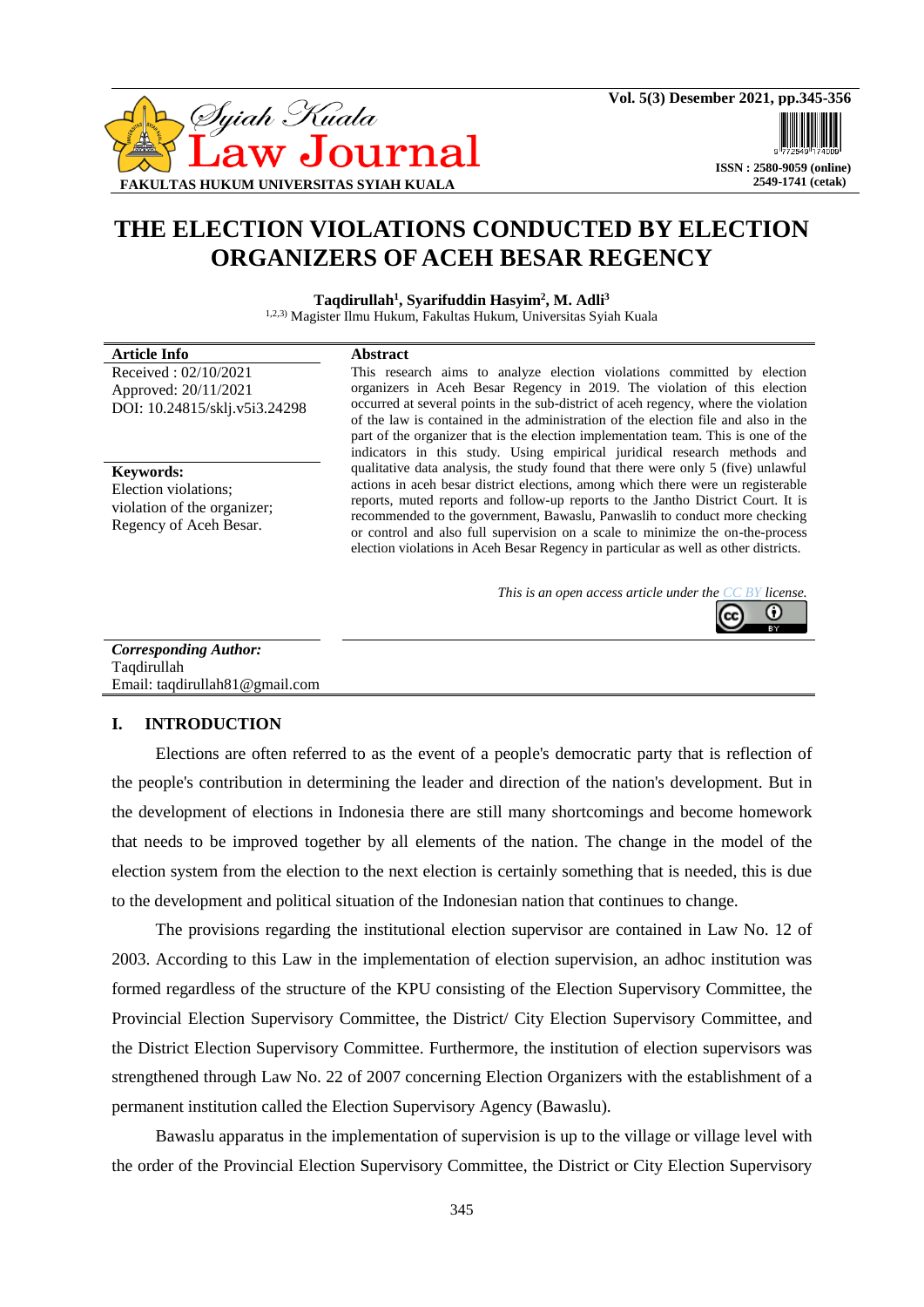Committee, the District Election Supervisory Committee, and the Field Election Supervisor (PPL) at the village or village level. Based on the provisions of Law No. 22 of 2007, some of the authority in the formation of election supervisors is the authority of the KPU. But furthermore, based on the Constitutional Court's Decision on judicial review conducted by Bawaslu against Law No. 22 of 2007, the recruitment of election supervisors is fully the authority of Bawaslu. The main authority of the Election Supervisor according to Law No. 22 of 2007 is to oversee the implementation of the election stage, receive complaints, and handle cases of administrative violations, electoral criminal violations, and codes of ethics.

Article 73 paragraph (1) and (2) of Law No. 7 of 2017 concerning General Elections. Before carrying out their duties, members of PPK, PPS, KPPS, PPLN, KPPSLN, swear or pledge, "that in carrying out their duties and authorities will work earnestly, honestly, fairly, and carefully for the successful election of members of the House of Representatives, Regional Representative Council, President and Vice President and The Regional People's Representative Council, the establishment of democracy and justice, and prioritize the interests of the Unitary State of the Republic of Indonesia rather than personal interests or groups."

Election organizers who are based on oaths and or promises before carrying out their duties as election organizers. The report of election violations is a direct report of Indonesian citizens who have the right to vote, election participants, and election monitors to Bawaslu, Bawaslu Province, Bawaslu Regency or City, District Panwaslu, Panwaslu Kelurahan or Desa, Panwaslu LN, and/or TPS Supervisor at each stage of the Election.

Furthermore, Article 456 of Law No. 7 of 2017 on General Elections, Violation of the Election Organizer's code of ethics is a violation of the ethics of election organizers based on oaths and / or promises before carrying out their duties as election organizers. Complaints about alleged violations of the Election Organizer's code of conduct are filed in writing by election organizers, election participants, campaign teams, the public, and/or voters equipped with the identity of the complainant to the DKPP.

Bawaslu's duties, obligations and authority in Law No. 7 of 2017 are very broad including the task of breaking administrative violations and breaking the resolution of election process disputes. Even Bawaslu has a duty also in overseeing the neutrality of the state civil apparatus (ASN) and the neutrality of tni and polri members. In detail, Bawaslu's duties are listed in Article 93 and Article 94, while Bawaslu's authority is contained in Article 95 and Bawaslu's obligations are clearly stated in Article 96 of Law No. 7 of 2017.

This is to ensure free and fair elections are necessary for protection for voters, for election participants, as well as for the general people from all fears, intimidation, bribery, fraud, and other fraudulent practices, which will affect the purity of the election results. If elections are won by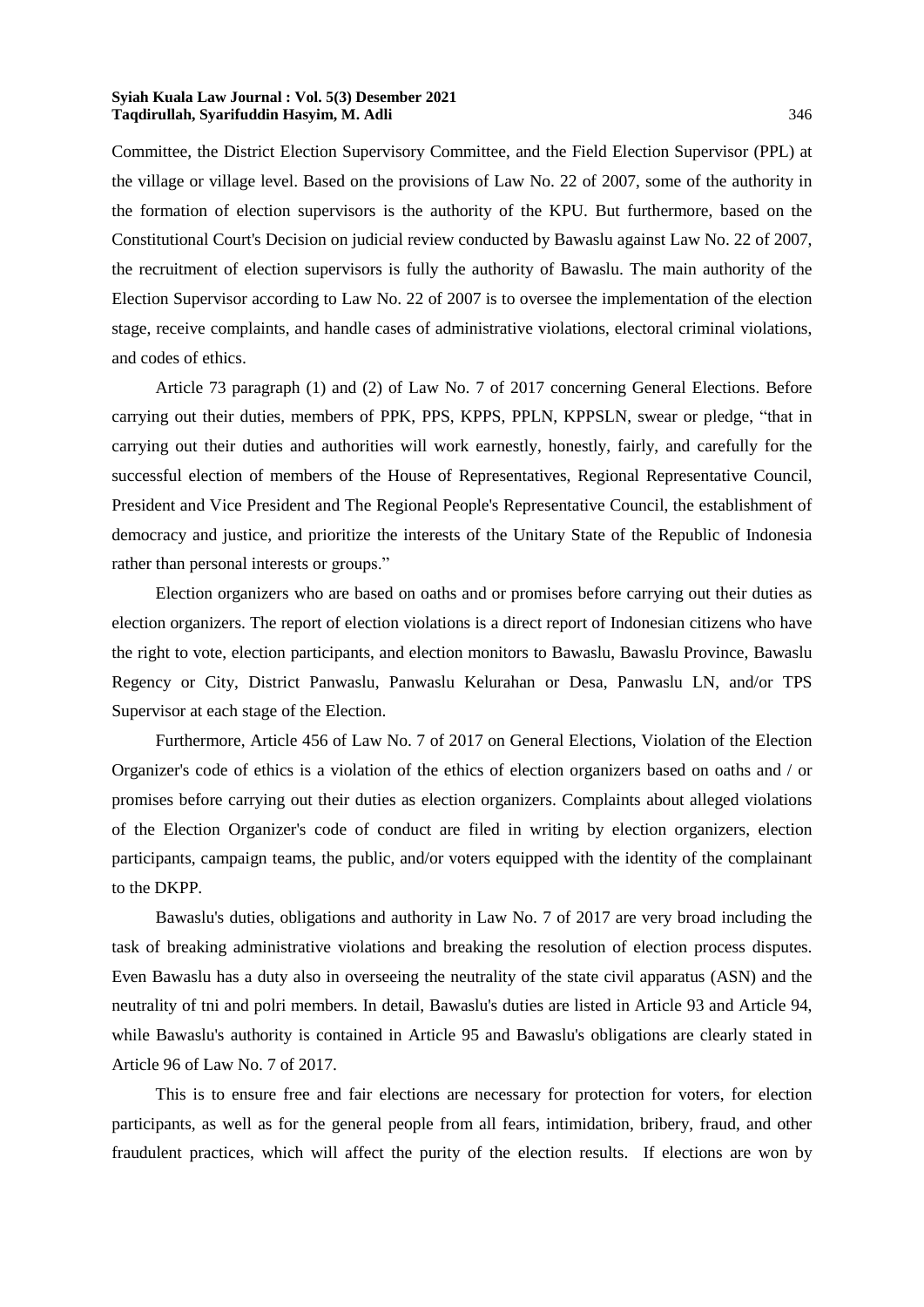fraudulent means (malpractices), then it is difficult to say that the leaders or legislators elected to parliament are the true representatives of the people.

One of the new things in the last two elections in Indonesia is in terms of the provided mechanism of objection to the results of the election. Such lawsuits were not known in previous elections. Constitutionally, this mechanism is guaranteed by the constitution of the 1945 Constitution as a result of the third amendment, especially in Article 24C paragraph (1) which determines that the Constitutional Court is authorized to adjudicate at the first and last level whose final decision is to test the law against the Basic Law, break disputes over the authority of state institutions whose authority is granted by the Basic Law, break the dissolution of political parties, and break disputes about the results of general elections.

The authority of the Constitutional Court in deciding disputes over election results is expected to serve as a control mechanism for the performance of the Election Commission (KPU) as an election organizer, and also to ensure the principle of fairness in elections. Based on the provisions of Article 24C paragraph (1) of the 1945 Constitution, it can be known that: first, the emergence of a new state institution, namely the Constitutional Court (MK) in the structure of Indonesian statehood; Second, one of the authorities of the Constitutional Court is to resolve disputes about the results of elections. Thus, the Constitutional Court in the holding of elections has a strategic position because its authority to prosecute at the first and last level, as well as its final verdict, will have a major influence on the final results of the election.

Alleged Election Violations in Voting voted more than once at one polling station or more, precisely occurred on April 17, 2019 at Polling Station (TPS) 3 Lambheu Village, Darul Imarah District of Aceh Besar Regency. One of the people who are not registered in the Permanent Voter List (DPT) who voted on one of the legislative candidate pairs of DPRK Aceh Besar. Alleged Electoral Violations in Voting cast their ballots more than once at one polling station or more.

In this case, efforts to avoid violations and disputes need to be done, namely one side of the guarantee of readiness, credibility, honesty, and independence of verification officers or Voting Organizing Groups (KPPS) and supervisors directly by the Election Supervisory Agency (BAWASLU) in the field and on the other hand the commitment of the political party that will be verified to be honest and comply with applicable laws and regulations. No less important is the participation of the public and the reporting party of all forms of fraud in the verification process.

Based on the background above, the study of election violations conducted by election organizers in Aceh Besar Regency became a benchmark in this study. This study looks at any aspect of actions in violations of the law committed by election organizers in Aceh Besar Regency.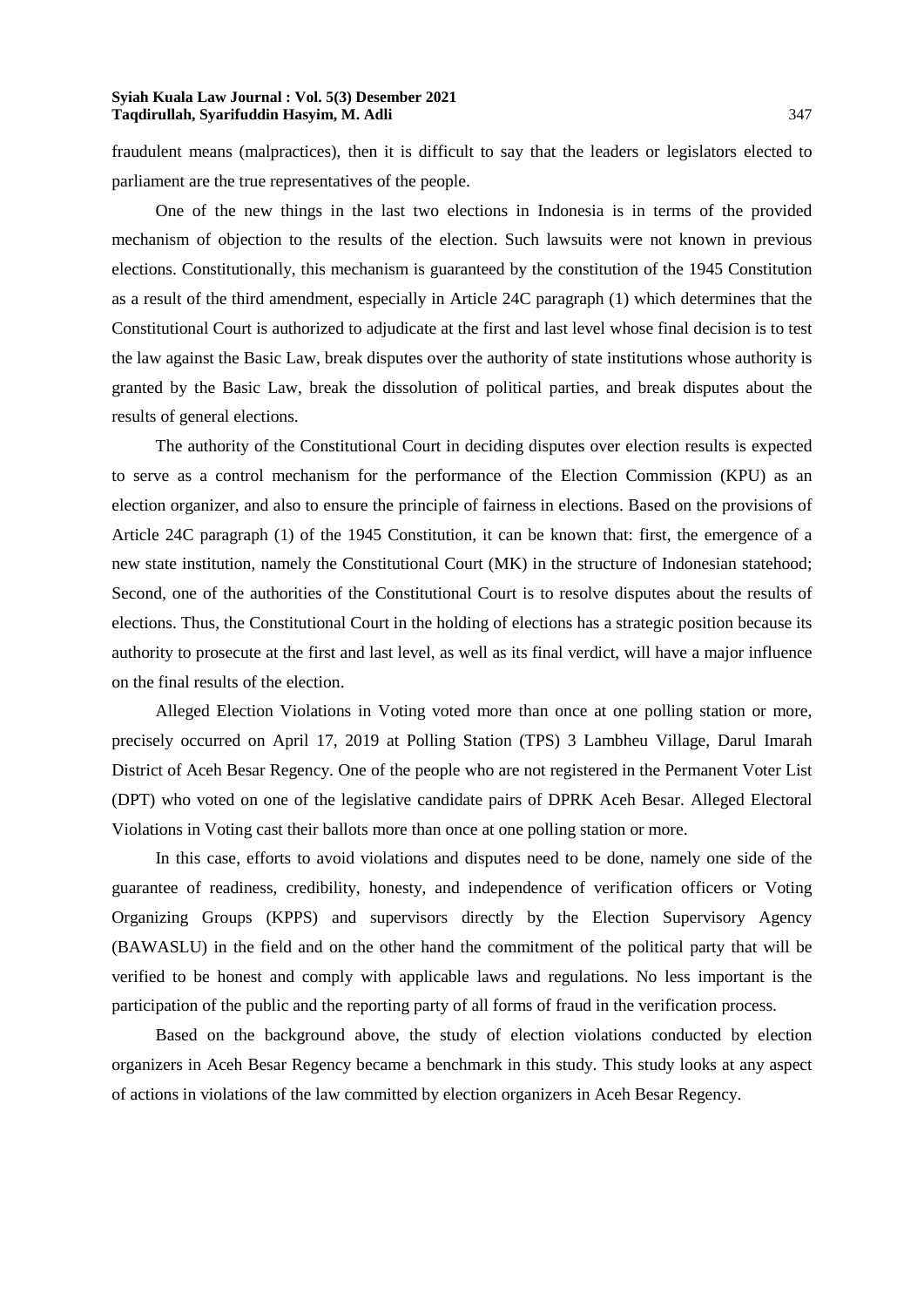#### **II. RESEARCH METHOD**

This research method uses empirical juridical research methods. Empirical juridical research is one type of research that analyzes and examines the work of law in society. This research wants to be done by first researching books and rules relevant to the problems studied or seeing the reality directly that occurs in the field, especially the implementation of elections in Aceh Besar. This study looks for data and analyzes cases that occur regarding election violations committed by election organizers. Where this breach is seen and found on the ground based on interviews, data, and researchers about this case.

The study used primary data and secondary data. Research locations in several sub-districts located in Aceh Besar Regency, including Darul Kamal District, Indrapuri District, Kuta Cot Glie District, Seulimuem Subdistrict, Baitussalam Subdistrict, Lhoknga District, Jantho City, Kuta Malacca, Suka Makmur, Montasik, Blang Bintang and Ingin Jaya District. Data collection tools through interviews to the parties concerned.

#### **III. RESULTS AND DISCUSSION**

# **3.1. Analysis of Acts of Law Violation Committed by Election Organizers in Aceh Besar Regency**

Law enforcement has broad action, not only covering activities to implement and implement the regulation of the provisions of the laws and regulations on which the election is based, but includes legal action against any violations or legal irregularities committed by legal subjects. Therefore, in addition to law enforcement agencies, it is also necessary to pay attention to law enforcement officials as a central point of election law enforcement process. There are several other institutions besides the Election Supervisor and the Honorary Board of Election Organizers (DKPP) involved in the process of enforcing election law. These institutions are the General Court, the State Police of the Republic of Indonesia, the Prosecutor's Office, the High Court of State Administration and the Constitutional Court.

Enforcement is basically an inevitable process in the event of a violation. Enforcement is part of efforts to enforce the rules and ensure firm and clear sanctions to those who commit violations. Systemic enforcement contributes to the implementation of quality elections and makes this democratic event have political and legal authority.

Elections are basically a political method of selecting and selecting leaders. Through elections, the people get the opportunity to determine the future of a nation by voting to (candidates) leaders who are seen as able to realize the public interest. Elections need to be conducted periodically so that the process of circulation and leadership regeneration can always run and avoid power that is too long and tends to be corrupt. If elections are often called "democratic parties", because this event celebrates democracy, it celebrates the end of unlimited political power.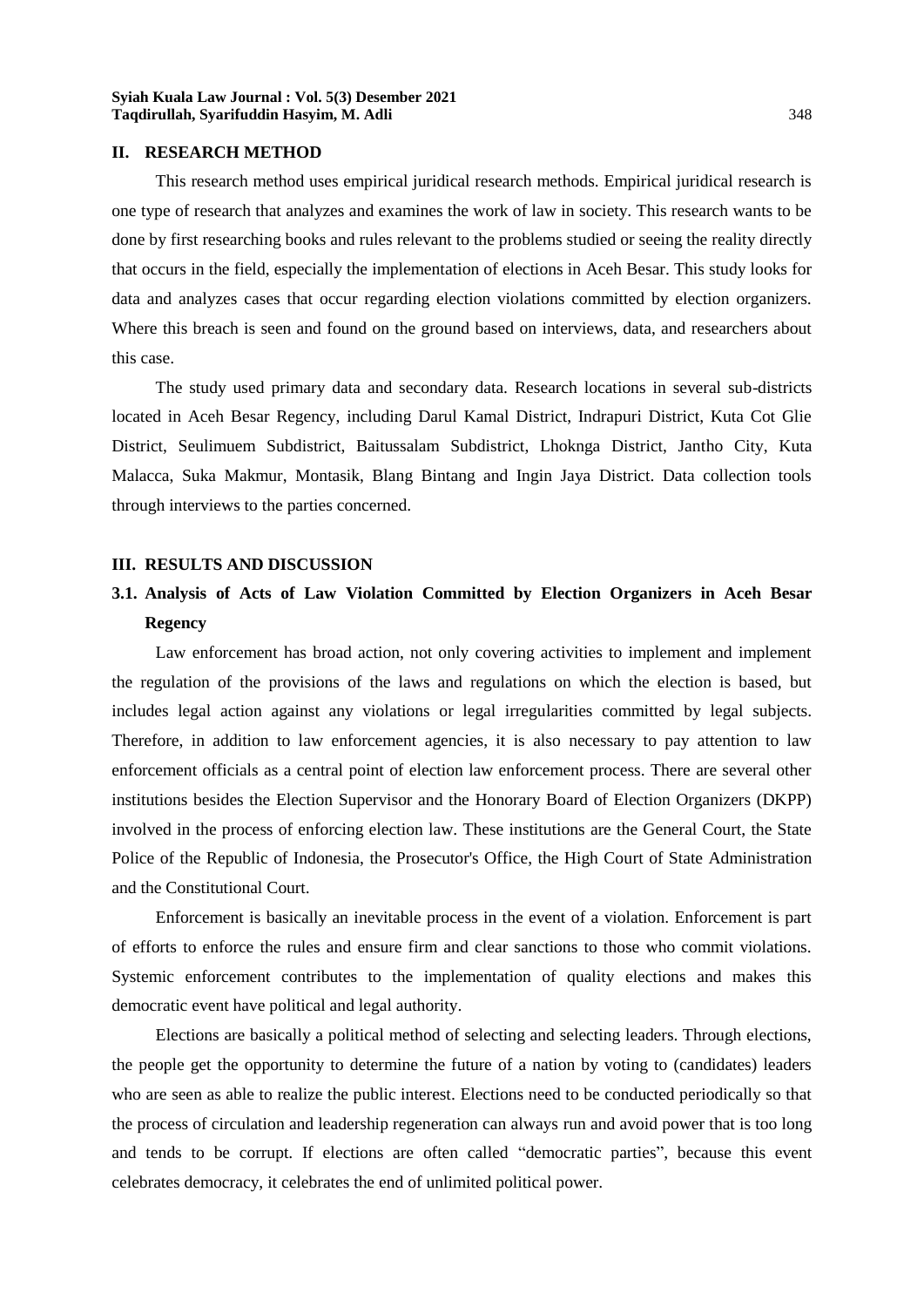Holding elections is not an easy thing. In addition to the readiness of the institutional framework of implementation in the field requires qualified skills and abilities. The greatest difficulties experienced by countries and societies that have not yet experienced democracy before. Elections also require specific political habits and traditions. Elections, for example, require people who are accustomed to competition, willing to accept it as a legitimate mechanism and continuously study it to be embedded in various aspects of life. Accepting defeat with great heart is one of the habits and values that exist, maintained and fostered in a society that already has a tradition of political competition. While legal disputes and election violations can be divided into six types, namely: (1) criminal violations of elections (electoral crimes); (2) disputes in the election process; (3) violations of the election administration; (4) violation of the election organizer's code of conduct; (5) disputes (disputes) of election results; and (6) other legal disputes. Each of the election law issues was resolved by different institutions.

Law No. 7 of 2017 concerning General Elections expressly mentions three kinds of legal problems, namely: violations of election administration of election violations of electoral violations, and disputes over election results. Two other types of legal problems, although not explicitly mentioned in Law No.7 of 2017, are materially regulated, namely violations of the code of ethics of election organizers and disputes in the process or stage of elections as mentioned in the second section of Article 456 of the Law on elections.

The implementation of elections in Aceh Besar Regency in 2019 went inappropriately, where there were several violations in its implementation. Among them there are criminal violations of elections, violations or disputes in the election process and also violations of election administration. This is seen in the recapitulation of reports given by some local communities.

In the recapitulation of the 2019 election administration violation report in Aceh Besar Regency there were 9 cases of reports of administrative violations. Among them are 4 cases of reports that cannot be registered and 5 reports that are registered. Details of the report can be seen in the following table:

| No. | <b>Report Date</b> | Complainant<br>(initials) | <b>Reported</b>                        | <b>Description of cases</b>                                                                                                                                                                                                                                                                      | <b>Information</b>                                                                                                                                                       |
|-----|--------------------|---------------------------|----------------------------------------|--------------------------------------------------------------------------------------------------------------------------------------------------------------------------------------------------------------------------------------------------------------------------------------------------|--------------------------------------------------------------------------------------------------------------------------------------------------------------------------|
|     | 17 May 2019        | M and MF                  | <b>PPK</b><br>Darul<br>Imarah District | That the recapitulation at<br>the District level was<br>carried out alone by the<br>PPK without involving<br>party party witnesses and<br>after the recapitulation of<br>the new vote was<br>successfully given to<br>party witnesses in the<br>form of the DPRK DA-1<br>model that the location | The reason cannot<br>be registered<br>because the report<br>has exceeded the<br>deadline for 7 days<br>since the incident of<br>election<br>adminisration<br>violations. |

**Table 1 Reports That Cannot Be Registered**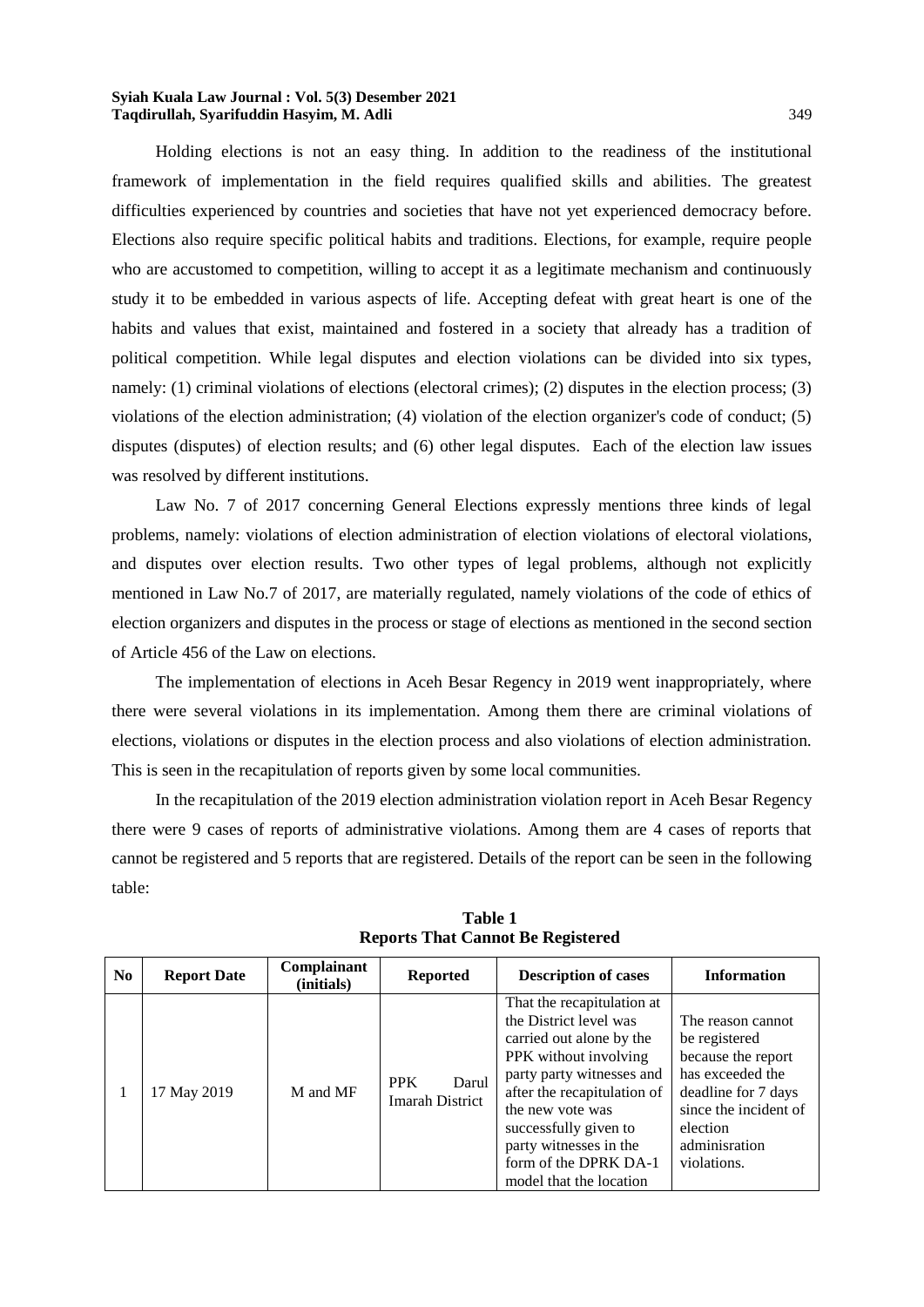|                |             |           |                                                    | used by PPK Darul           |                                    |
|----------------|-------------|-----------|----------------------------------------------------|-----------------------------|------------------------------------|
|                |             |           |                                                    | Imarah to carry out the     |                                    |
|                |             |           |                                                    | recapitulation of votes     |                                    |
|                |             |           |                                                    | was far from the reach of   |                                    |
|                |             |           |                                                    | the community.              |                                    |
|                |             |           |                                                    | That on May 17, 2019 in     |                                    |
|                |             |           |                                                    | the plenary session of the  |                                    |
|                |             |           |                                                    | DPRK Aceh Besar, the        |                                    |
|                |             |           |                                                    | KIP Aceh Besar side         |                                    |
|                |             |           | <b>PPK</b>                                         | unilaterally stopped the    | The reason cannot<br>be registered |
| $\overline{2}$ | 23 May 2019 | S         | Baitussalam                                        | plenary meeting of the      |                                    |
|                |             |           | District                                           | recapitulation of the       | because the report is              |
|                |             |           |                                                    | <b>DPRK</b> Aceh Besar vote | not qualified formil.              |
|                |             |           |                                                    | and the plenary meeting     |                                    |
|                |             |           |                                                    | of the recapitulation vote  |                                    |
|                |             |           |                                                    | in Baitussalam District.    |                                    |
|                |             |           |                                                    | That there has been an      |                                    |
|                |             | <b>MA</b> | PPK,<br>KPPS,<br>and KIP Aceh                      | violation<br>alleged<br>of  |                                    |
|                |             |           |                                                    | procedures in the recap     |                                    |
|                |             |           |                                                    | of<br>vote<br>calculations  |                                    |
|                |             |           |                                                    | throughout<br>the<br>$sub-$ |                                    |
|                |             |           |                                                    | district. When recap of     | The reason cannot                  |
|                |             |           |                                                    | vote calculations at the    | registered<br>be                   |
| 3              | 3 May 2019  |           |                                                    | TPS and PPK levels, and     | because the report is              |
|                |             |           | Besar                                              | KPPS and PPK do not         | not qualified formil.              |
|                |             |           |                                                    | follow<br>procedures<br>in  |                                    |
|                |             |           |                                                    | accordance<br>with<br>the   |                                    |
|                |             |           |                                                    | of<br>provisions<br>the     |                                    |
|                |             |           |                                                    | applicable<br>laws<br>and   |                                    |
|                |             |           |                                                    | regulations.                |                                    |
|                |             |           |                                                    | That plenary design at      |                                    |
| 4              | 6 May 2019  |           |                                                    | the level of Krueng         |                                    |
|                |             |           |                                                    | Barona Jaya District was    | The reason cannot                  |
|                |             | A         | <b>PPK</b><br>Krueng<br>Barona<br>Jaya<br>district | carried out on April 23,    | be<br>registered                   |
|                |             |           |                                                    | 2019. PPK is suspected      | because the report is              |
|                |             |           |                                                    | of errors when making a     | not qualified formil.              |
|                |             |           |                                                    | design between form C-1     |                                    |
|                |             |           |                                                    | and DA-1.                   |                                    |

Based on the information in table 1 above about reports that cannot be registered, there are several reasons for the reasons for the unable to register the report, including:

- 1. Because the report is given past the maximum period or deadline given. So that causes the expiration of the situation. In reality, it has exceeded the deadline for 7 days since the fact that there was an incident of violation of the election administration.
- 2. Then because the report is not fulfilled formil. Then it can't be processed. The fulfillment of the formil requirement is in the form of the complete identity of the complainant and reported. This is as referred to in the Regulation of the Election Supervisory Agency (PERBAWASLU)

Number 8 of 2018 concerning the Resolution of Administrative Violations of Elections.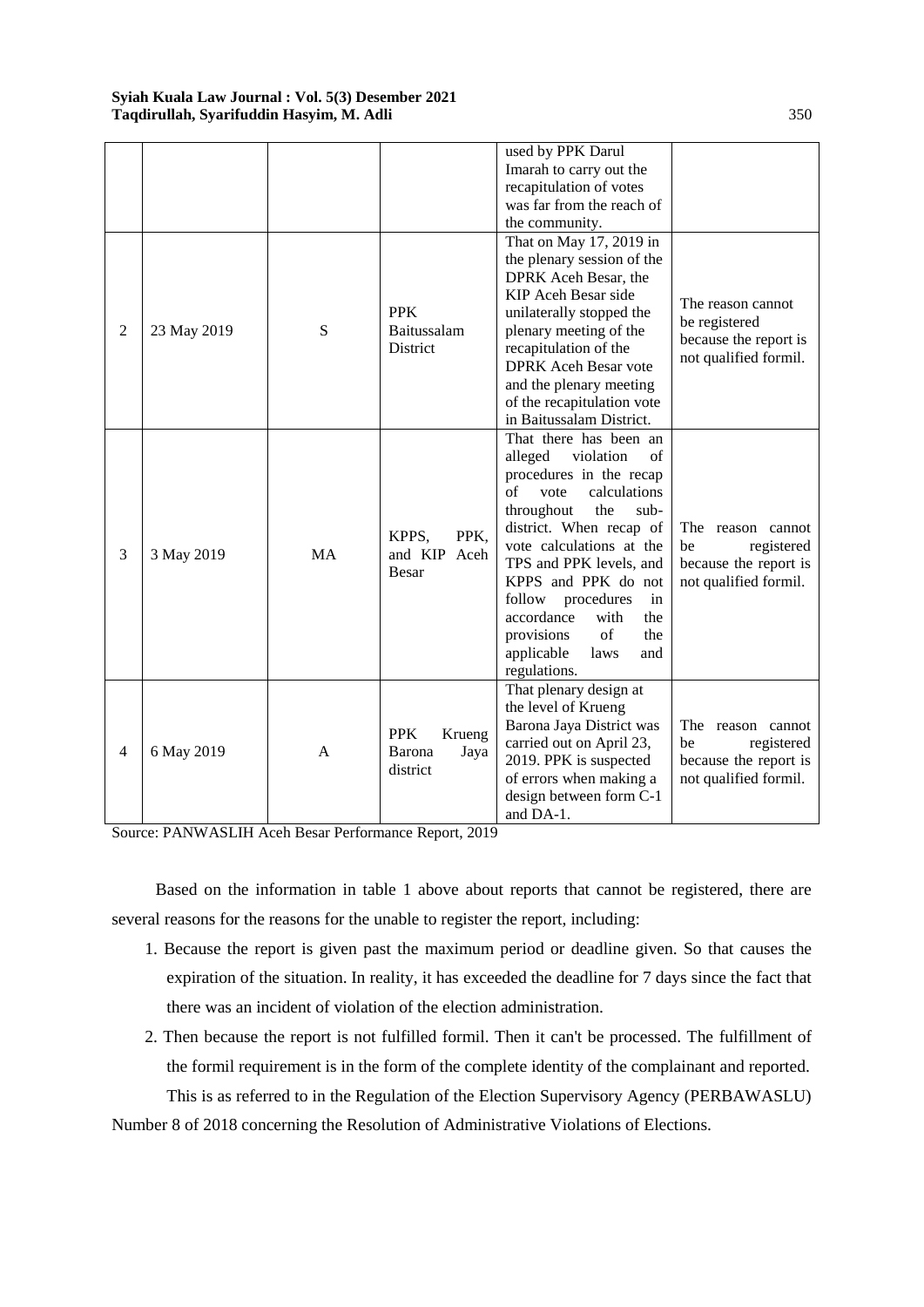| N <sub>0</sub> | <b>Report Date</b>                                        | Complainant<br>(initials) | <b>Reported</b>                                                                                                                                                                           | <b>Description of cases</b>                                                                                                                                                                                                                                                                                                                                                                                                                                                                                                                                                                                                                                                               |
|----------------|-----------------------------------------------------------|---------------------------|-------------------------------------------------------------------------------------------------------------------------------------------------------------------------------------------|-------------------------------------------------------------------------------------------------------------------------------------------------------------------------------------------------------------------------------------------------------------------------------------------------------------------------------------------------------------------------------------------------------------------------------------------------------------------------------------------------------------------------------------------------------------------------------------------------------------------------------------------------------------------------------------------|
| $\mathbf{1}$   | 29 April 2019<br>(001/LP/PL/<br>ADM/KAB/<br>01.08/IV/2019 | S                         | PPK Darul Kamal<br>district.                                                                                                                                                              | Suspected of violations of the election<br>administration, namely in the reading of the<br>results of the recapitulation of the vote data<br>was condemned. Plenary sub-district is not<br>carried out in accordance with the<br>procedures in the laws and regulations.                                                                                                                                                                                                                                                                                                                                                                                                                  |
| $\overline{2}$ | 30 April 2019<br>(002/LP/PL/<br>ADM/KAB/<br>01.08/IV/2019 | FJ                        | Chairman and<br>Member of PPK<br>Indrapuri<br>Subdistrict, Kuta<br>Cot Glie,<br>Seulimuem,<br>Jantho City, Kuta<br>Malacca, Suka<br>Makmur,<br>Montasik, Blang<br>Bintang, Ingin<br>Jaya. | Suspected of violations of election<br>administration, namely in form C-1 there are<br>findings in the form of differences between<br>the recapitulation of the results of vote<br>calculations in the sub-district plenary<br>carried out by the PPK with form C-1<br>obtained at the level of vote calculations at<br>polling stations in the form of plenary is not<br>carried out in accordance with procedures in<br>the laws and regulations.                                                                                                                                                                                                                                       |
| 3              | 1 May 2019<br>(003/LP/PL/<br>ADM/KAB/<br>01.08/IV/2019    | ${\bf S}$                 | PPK Baitussalam<br>district                                                                                                                                                               | Suspected violations of election<br>administration, namely when the calculation<br>does not involve witnesses from other<br>political parties, but only witnesses from one<br>of the national parties that have been<br>determined and placed by UAR candidates<br>for dprk Aceh Besar. The plenary was not<br>conducted in accordance with the procedures<br>in the laws and regulations.                                                                                                                                                                                                                                                                                                |
| $\overline{4}$ | 1 May 2019<br>(004/LP/PL/<br>ADM/KAB/<br>01.08/IV/2019    | MA, IS and AS             | All PPK Aceh<br><b>Besar Regency</b>                                                                                                                                                      | Suspected of violations of election<br>administration, namely found 2 different<br>sub-district recap results in Ingin Jaya<br>District, there was a swelling of the votes of<br>certain party candidates in the Kuta Malacca<br>District PPK. Form C-1 of the DPRK and<br>DPRA is given in an empty condition filled<br>with witnesses without being examined by<br>kpps, so that the number of valid votes is<br>different from the number of valid votes.<br>Many differences in the number of votes in<br>the sub-district recap, so that there is an<br>increase and some are reduced, and plenary<br>is not carried out according to the<br>procedures in the laws and regulations. |
| 5              | 2 May 2019<br>(005/LP/PL/<br>ADM/KAB/<br>01.08/IV/2019    | MA                        | <b>PPK</b><br>Lhoknga<br>Subdistrict,<br><b>PPK</b><br>and KPPS one of<br>villages<br>the<br>in<br>Seulimuem<br>Subdistrict.                                                              | Suspected violations of election<br>administration, namely the process of<br>recapitulation of votes in DA-1 DPRA<br>inputted by ppk does not match the data in<br>form C-1 obtained.                                                                                                                                                                                                                                                                                                                                                                                                                                                                                                     |

**Table 2 Registered Reports**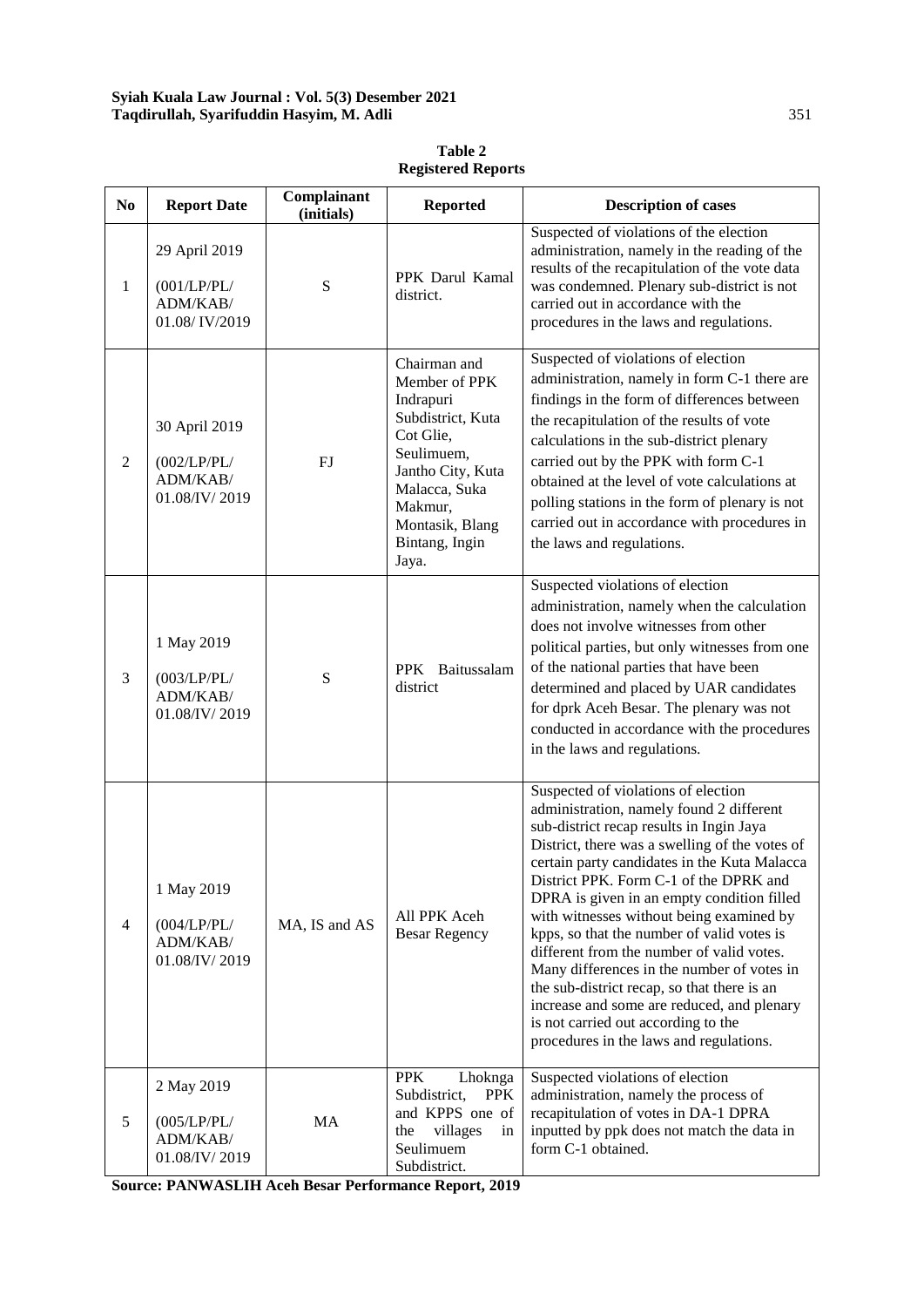Based on the information in the 2nd (second) table above are registered reports that are fulfilled by formil and do not expire, namely not exceeding the time limit in providing reporting. Where the registered report there is a brief description of the alleged violations during the election in Aceh Besar Regency in 2019.

Some cases of alleged election violations in some districts of Aceh Besar Regency, as in the table above in the form of:

- 1. Implementation of plenary that is not carried out in accordance with the procedures in the laws and regulations;
- 2. The difference between the recapitulation of the results of the vote calculation;
- 3. Vote calculations that do not involve witnesses from other political parties;
- 4. Form C-1 of the DPRK and DPRA is given in an empty condition filled with witnesses without being examined by kpps, so that the number of valid votes is different from the number of valid votes.
- 5. The existence does not match the data inputted with the data contained in Form C-1.

|                | Court Decision and Advanced Action                         |                           |                                                                                                                                                                                          |                                                                                                                                                                                                                                                                                                                                                                                                                                                                           |                          |  |
|----------------|------------------------------------------------------------|---------------------------|------------------------------------------------------------------------------------------------------------------------------------------------------------------------------------------|---------------------------------------------------------------------------------------------------------------------------------------------------------------------------------------------------------------------------------------------------------------------------------------------------------------------------------------------------------------------------------------------------------------------------------------------------------------------------|--------------------------|--|
| N <sub>0</sub> | <b>Report Date</b>                                         | Complainant<br>(initials) | <b>Reported</b>                                                                                                                                                                          | <b>Description of cases</b>                                                                                                                                                                                                                                                                                                                                                                                                                                               | Court<br><b>Decision</b> |  |
| $\mathbf{1}$   | 29 April 2019<br>(001/LP/PL/<br>ADM/KAB/<br>01.08/IV/2019) | S                         | <b>PPK</b><br>Darul<br>Kamal district                                                                                                                                                    | Suspected violations of the<br>election administration,<br>namely in the reading of the<br>results of recapitulation of<br>vote data were condemned.<br>On April 21, 2019, there<br>was a very significant<br>difference.                                                                                                                                                                                                                                                 | Recalculated<br>votes    |  |
| $\overline{2}$ | 30 April 2019<br>(002/LP/PL/<br>ADM/KAB/<br>01.08/IV/2019) | FJ                        | Chairman and<br>Member of PPK<br>Indrapuri<br>Subdistrict, Kuta<br>Cot Glie,<br>Seulimuem,<br>Jantho City, Kuta<br>Malacca, Suka<br>Makmur.<br>Montasik, Blang<br>Bintang, Ingin<br>Jaya | Suspected of violations of<br>election administration,<br>namely in form C-1 there<br>are findings in the form of<br>differences between the<br>recapitulation of the results<br>of vote calculations in the<br>plenary district that is<br>carried out by the PPK with<br>form C-1 obtained at the<br>level of vote calculations at<br>polling stations in the form<br>of plenary is not carried out<br>in accordance with<br>procedures in the laws and<br>regulations. | Recalculated<br>votes    |  |
| 3              | 1 Mei 2019<br>(004/LP/PL/<br>ADM/KAB/<br>01.08/IV/2019)    | MA, IS and<br>AS          | <b>PPK</b><br>Aceh<br>All<br><b>Besar Regency</b>                                                                                                                                        | PPK District Want Jaya<br>found the swelling of the<br>votes of certain party<br>candidates in PPK Kuta<br>Malacca District. Form C-1                                                                                                                                                                                                                                                                                                                                     | Recalculated<br>votes    |  |

**Table 3 Court Decision and Advanced Action**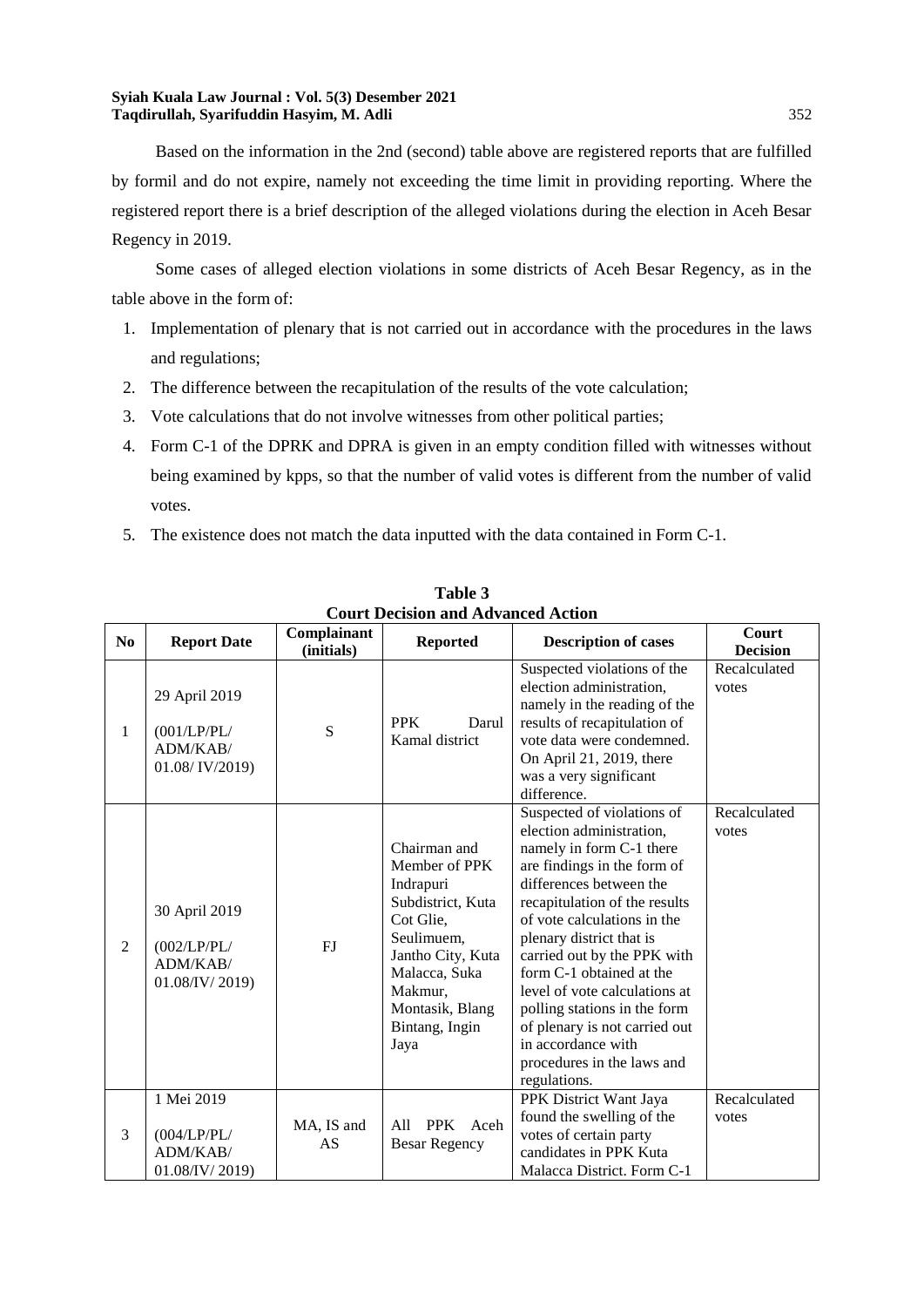|  |  | of the DPRK and DPRA is       |  |
|--|--|-------------------------------|--|
|  |  | given in an empty condition   |  |
|  |  | filled with witnesses         |  |
|  |  | without being examined by     |  |
|  |  | kpps, so that the number of   |  |
|  |  | valid votes is different from |  |
|  |  | the number of valid votes.    |  |
|  |  | There are many differences    |  |
|  |  | in the number of votes in     |  |
|  |  | the sub-district recap, so    |  |
|  |  | that some increase and        |  |
|  |  | some are reduced.             |  |

Based on some of the reports registered in table 3 there are 5 registered reports. Of the 5 reports there are 3 reports that have been made and there is a follow-up of the verdict in the form of recalculation of votes. It can be concluded that from 5 registered reports there are 2 reports that do not follow up.

The report on April 29, 2019 (001/LP/PL/ ADM/KAB/ 01.08/IV/2019), April 30, 2019 (002/LP/PL/ ADM/KAB/ 01.08/IV/ 2019) and May 1, 2019 (004/LP/PL/ ADM/KAB/ 01.08/IV/ 2019). Accordance with the contents of the verdict, the report should carry out recalculation of the vote again. Where necessary to carry out the contents of the verdict requested for follow-up.

Reports based on tables 1, 2 and 3 are reports that are settled out of court or non-litigation. Researchers obtained 1 (one) case of the 2019 election issue in Aceh Besar Regency which was resolved in the Jantho District Court. Where there is a criminal violation of the election in the case in question. The following is given a detailed table of the verdict of the disputed case:

| N <sub>0</sub> | Case                |    | <b>Court Decision</b>                          | <b>Advanced Action</b>  |
|----------------|---------------------|----|------------------------------------------------|-------------------------|
| 1              | Nomor: 145/         |    | 1. Declare the examination of the verdict case | Permanent<br>legal      |
|                | Pid.sus/2019/PN Jth |    | in the absence of the accused (in absentia);   | force <i>(inkracht)</i> |
|                | An. Rezky Munandar  | 2. | 2. Declaring defendant RM validly and          |                         |
|                | Alias Simon Alias   |    | convincingly guilty of committing a criminal   |                         |
|                | Emon bin Moeis      |    | offence "willfully voting more than once at    |                         |
|                | Arsyad              |    | one polling station or more" as in the third   |                         |
|                |                     |    | alternative charge;                            |                         |
|                |                     | 3. | 3. Criminally charge the accused with          |                         |
|                |                     |    | imprisonment for 5 months and a fine of Rp.    |                         |
|                |                     |    | 5,000,000 (Five million rupiah) with the       |                         |
|                |                     |    | provision that if the fine is not paid, it is  |                         |
|                |                     |    | replaced with a prison sentence for 1 month.   |                         |
|                |                     | 4. | Establish evidence in the form of:             |                         |
|                |                     |    | 2 pieces of DPRK letter that have been         |                         |
|                |                     |    | voted by candidates Dapil 3 Aceh Besar         |                         |
|                |                     |    | An. Teuku Syahrial No. 2 of the working        |                         |
|                |                     |    | party and has been signed by mawardi as        |                         |
|                |                     |    | chairman of KPPS TPS 03 Lambheu                |                         |
|                |                     |    | Village, Darul Imarah District;                |                         |
|                |                     |    | 1 bundle DPT PEMILU in 2019 TPS 03             |                         |
|                |                     |    | Lambheu Village Darul Imarah                   |                         |
|                |                     |    | Subdistrict signed by the chairman of KIP      |                         |

**Table 4 Jantho Aceh Besar District Court Decision**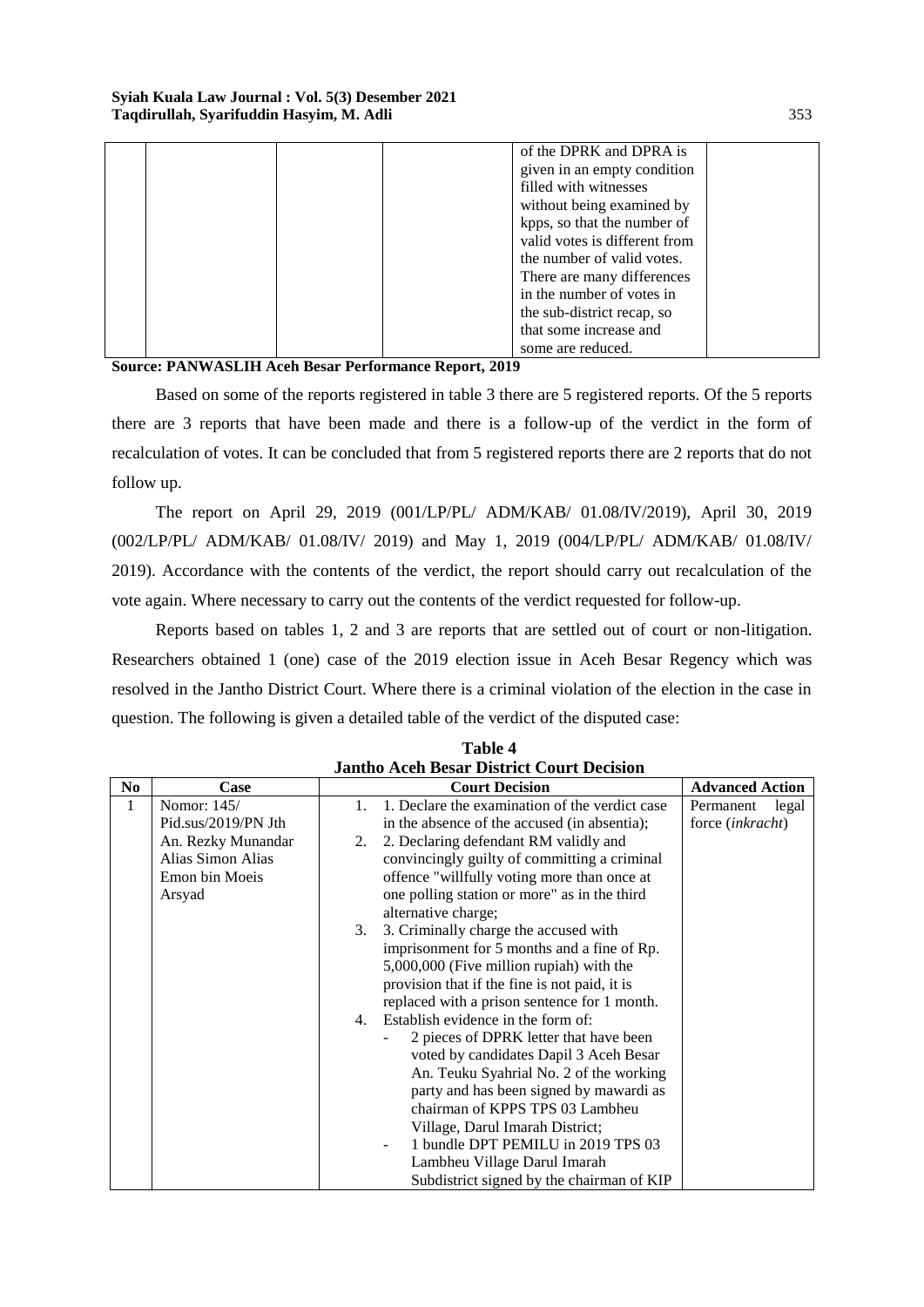|    | Aceh Besar Cut Agus Fatahillah.                                   |  |
|----|-------------------------------------------------------------------|--|
|    | 1 bundle DPT ELECTION in 2019 TPS                                 |  |
|    | 014 Lambheu Village Darul Imarah                                  |  |
|    | Subdistrict signed by the chairman of KIP                         |  |
|    | Aceh Besar Cut Agus Fatahillah.                                   |  |
|    | 1 bundle SK PANWASLIH RI about the                                |  |
|    | appointment of commissioners of Panwas                            |  |
|    | Aceh Besar Regency.                                               |  |
|    | 1 bundle SK chairman of the election                              |  |
|    | supervision committee Aceh Besar                                  |  |
|    | regency about the establishment of Sentra                         |  |
|    | Gakkumdu Election in 2019.                                        |  |
|    | 1 bundle SK KPU Aceh Besar regency on<br>$\overline{\phantom{a}}$ |  |
|    | the determination and appointment of                              |  |
|    | PKTPS in Lambheu Village, Kec. Darul                              |  |
|    | Imarah for the 2019 Election signed by                            |  |
|    | the chairman of the village village                               |  |
|    | committee lambheu amar makruf;                                    |  |
|    | 1 bundle SK penwascam Darul Imarah                                |  |
|    | about the appointment of staffers TPS 03                          |  |
|    | Lambheu Village, Kec. Darul Imarah,                               |  |
|    | Aceh Besar;                                                       |  |
|    | 1 bundle SK penwascam Darul Imarah                                |  |
|    | about the appointment of Panwas Deesa                             |  |
|    | Lambheu, Kec. Darul Imarah, Aceh                                  |  |
|    | Besar:                                                            |  |
|    | 1 piece of KPPS guidebook on the 2019                             |  |
|    | election vote;                                                    |  |
|    | Returned to the Public Prosecutor for use                         |  |
|    | in the case file of defendant Mawardi S                           |  |
|    | bin Gun Gun;                                                      |  |
| 5. | Charging the defendant to pay a case fee of                       |  |
|    | Rp. 5000 (five thousand rupiah); ordered the                      |  |
|    | PU to announce this ruling on the notice board                    |  |
|    | of the Court or the Regional Government                           |  |
|    | Office of Aceh Besar Regency.                                     |  |

Based on the table above, it can be concluded that the legal consequences or sanctions given to those who commit electoral criminal violations by deliberately voting more than once at one polling station or more, it can be punished with imprisonment for 5 months and a fine of Rp. 5,000,000 (Five million rupiah) with the provision if the fine is not paid, it was replaced with a one-month prison sentence.

Researchers can also conclude that the types of election violations that occur in Aceh Regency are large, including:

- 1. Administrative or administrative violations of elections, namely administrative violations of elections including violations of procedures, procedures, or mechanisms related to the administration of the implementation of elections in each stage of the Election.
- 2. Election criminal violations, in the form of providing incorrect information in filling in the selffilling of voter lists, people who disrupt, obstruct or interfere with the running of election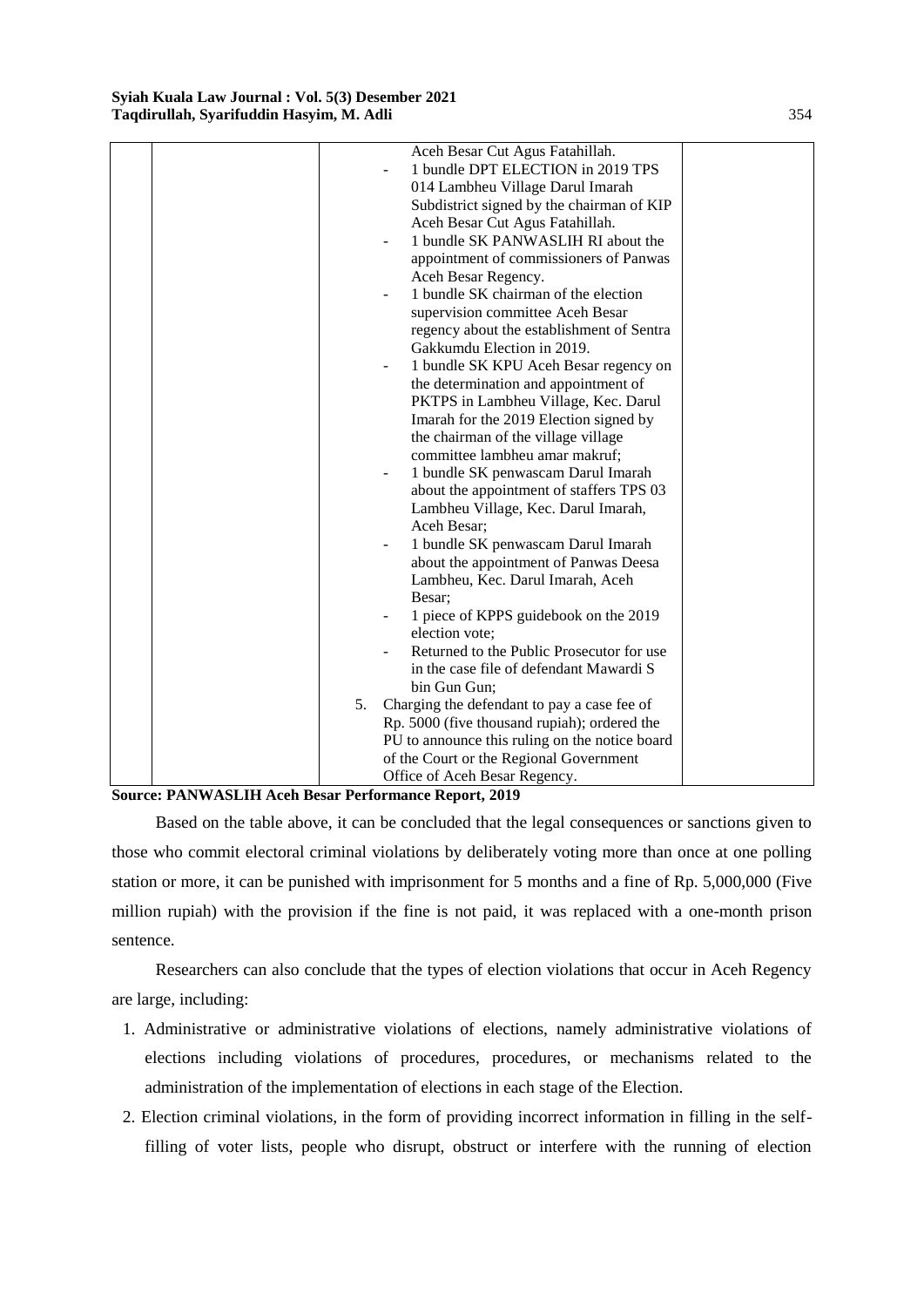campaigns, election campaign organizers who violate campaign bans, provide incorrect information in election campaign fund reports, cast their votes more than once and so on.

These types of election violations can get legal action in the form of administrative sanctions and also criminal sanctions:

- Administrative sanctions in the form of temporarily disabling members of the Provincial KPU, members of the Regency or City KPU who are proven to have taken actions that resulted in disruption of the stages of The Election As Article 13 of Law No.7 of 2017, cancellation as a pair of candidates and prospective members of the DPR, DPD, provincial DPRD, and district or city DPRD by the KPU as Article 286 of Law No.7 of 2017, written reprimand, temporary stop, or permanent stop for the Election Organizer.

- Criminal sanctions in the form of imprisonment and fines with a certain number of costs. From the lightest imprisonment of 6 months in prison to the heaviest or at most 6 years in prison. The lightest fine is 6 million rupiah to at most 100 billion rupiah as described in Chapter II of the General Election Law regarding the criminal provisions of elections.

#### **IV. CONCLUSION**

Based on the results of the research and discussion above on the previous page, the researchers can conclude that the violation of the law committed by the election organizers in Aceh Besar Regency includes violations of election administration, in the form of violations of recapitulation calculations not in accordance with procedures, vote calculations that do not involve witnesses from other parties are not in accordance with the mechanisms or procedures of applicable laws and regulations and the termination of plenary meetings. Recapitulation of votes unilaterally is not in accordance with the procedure. Furthermore, the criminal violation of the election is in the form of giving incorrect information in the report and voting more than once.